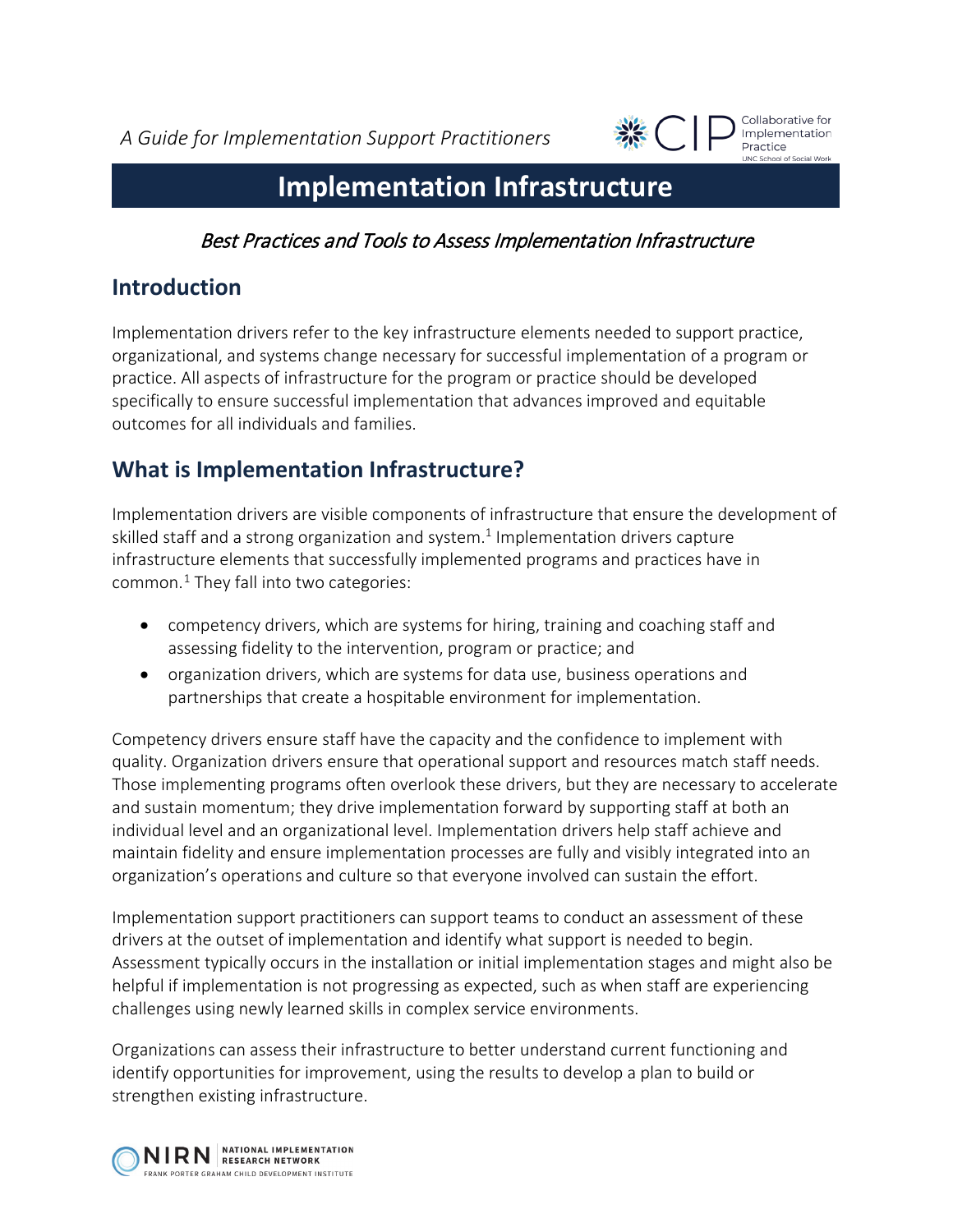### From Assessment to Improvement

Implementation support practitioners can help organizations to use the results from the assessment to make improvements that will ultimately ensure greater alignment of their internal systems. Here's an example:

An organization completes an infrastructure assessment and learns that its current human resources system is not set up to support effective implementation of a new program. Job descriptions for staff who carry out the program include only generic skills and abilities, rather than the specific skills and responsibilities required for the new program. The organization uses a generic interview protocol for all staff, instead of interview questions that assess competencies relevant for the program. These human resource policies and procedures are critical components of the infrastructure needed to make sure that staff can implement the new program well. Improvement. In response to these assessment results, the organization develops a plan to revise the job descriptions and the interview protocol to include information on the specific skills and abilities required of the program.

## **What Are Best Practices for Assessing Infrastructure?**

An infrastructure assessment is a critical early step in developing an implementation plan. It helps everyone on the team understand the infrastructure needed for implementation and identifies opportunities to further build this infrastructure. Infrastructure assessments are considered action assessments rather than evaluative instruments. For example, an assessment can be used to initiate actions such as changing policy or building data systems but should never be used to rank or grade organizations.

Implementation support practitioners can consider the following best practices as they prepare to work with organizations to assess their infrastructure:

- Clearly identify the intervention, program or practice that will be the focus of the assessment.
	- Everyone participating in the assessment should know what the subject of the assessment is and be familiar with it. Emphasize that you are assessing infrastructure for a specific program or practice, and not general infrastructure.
	- At least one participant should have deep knowledge of what is being implemented, including guiding principles and core components. It can sometimes be challenging to find this level of knowledge within an organization, particularly if the program is new and staff are unfamiliar with it. In these cases, it can be useful to include a program developer or purveyor in the assessment who is willing to contribute their expertise.
	- Difficulty finding someone with deep knowledge can be a sign that the program is not well defined or understood. If this is the case, you might want to consider further defining the program or practice prior to assessing infrastructure.



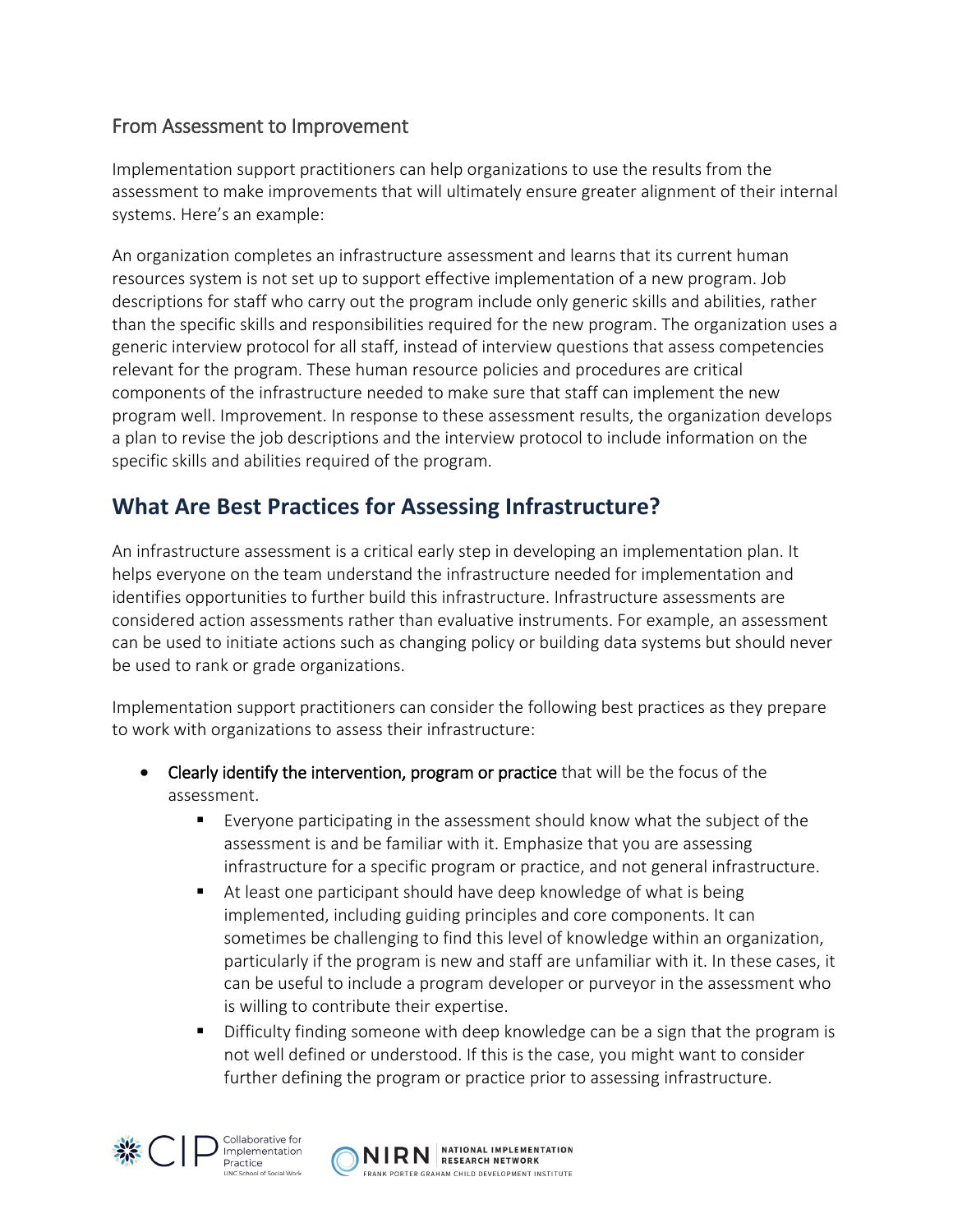- Gather a team with diverse perspectives to participate in the assessment.
	- The team should include relevant senior leaders; managers; staff who provide direct services, such as teachers or social workers; and families and community members. Having a racially/ethnically diverse team with diverse perspectives complete the assessment is important because people who work at an organization will see different aspects of infrastructure in their daily experiences from individuals and families who participate in services. And within an organization, a senior leader's perspective on the hiring process will be different from that of a newly hired staff member who recently went through an interview and orientation.
	- **Communicate the purpose of and the process for the assessment with** participants in advance. It is useful for those contributing to the assessment to understand why they are there and what their role is.

#### Use the assessment data for planning.

- **If** Identify priority drivers for improvement.
- **Brainstorm potential strategies to strengthen implementation drivers.**
- **Prioritize identified strategies, including both "quick wins" (strategies that can be** executed rapidly, with low investment of resources) and longer-term strategies. Define who is responsible for each strategy and what resources are available. The Implementation Drivers Action Plan can be used to document these details.

All aspects of infrastructure for the program or practice must be developed specifically to address the needs and strengths of the focus population in order to ensure successful implementation that advances improved and equitable outcomes for all individuals and families. In addition to the best practices above for assessing infrastructure, organizations should consider whether infrastructure advances such improved and equitable outcomes. Considerations include:

- The focus population and community partners should be engaged in the selection of programs and practices to be implemented and in the development of infrastructure to support implementation of the program or practice.
- Relevant staff should be provided with training on diversity, equity and inclusion (DEI), and how to apply these concepts in their implementation of the program or practice.
- All data (programmatic, fidelity, outcome, etc.) should be disaggregated by race/ethnicity where appropriate, as well as by sub-population characteristics (e.g., gender, socioeconomic status, geography).
- Organization policies, procedures and processes should be assessed to determine their impact on race equity and inclusion. Examples of organizational self-assessments include the Racial Equity Impact Assessment, Race Matters Self-Assessment, and Tool for Organizational Self-Assessment Related to Racial Equity.



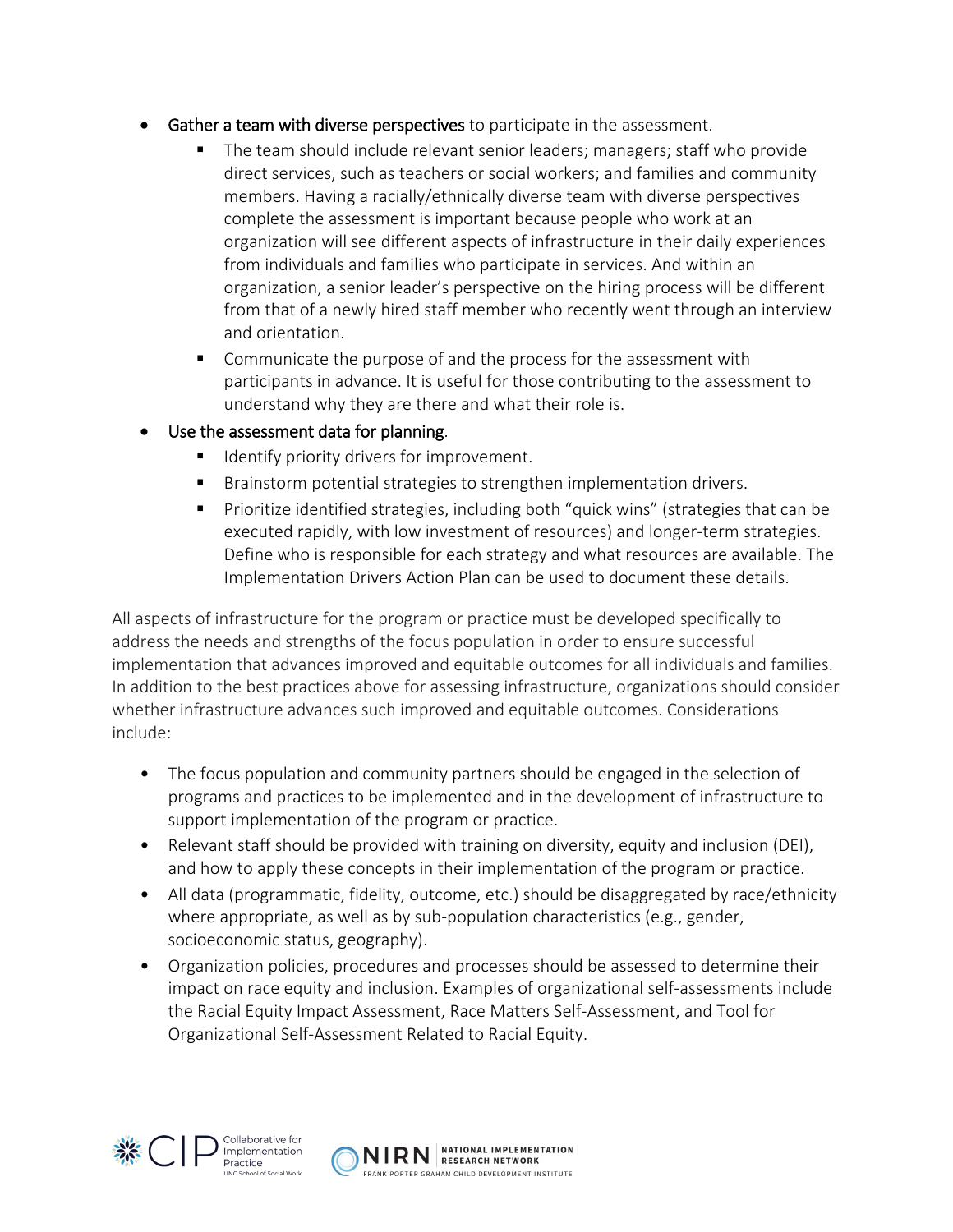### Assessment Options

This guide includes three options for assessing infrastructure: 1) the Qualitative Drivers Assessment, 2) the Drivers Best Practices Checklist; and 3) the Drivers Best Practices Assessment. Consider the context for implementation, available resources for planning and facilitation and intended outcomes when deciding which assessment to use.

The following list summarizes the three assessments:

#### • Qualitative Drivers Assessment

- **IF** Infrastructure is not well defined.
- Replication requires infrastructure to be well defined.
- Relationships are new and trust needs to be built.
- The context needs to be better understood before a quantitative assessment can be administered.

#### • Drivers Best Practices Checklist

- Resources available for facilitation are limited.
- The organization cannot prioritize a full assessment at this time.
- **IMPLE** Implementation is still in early stages.
- **The organization would like a starting place for future assessments, should they** decide to move forward.

#### • Drivers Best Practices Assessment

- The intervention, program or practice being assessed is well defined.
- Multiple sites are replicating the program practice or initiative.
- There is a need to assess changes in infrastructure over time.
- **IMPLEM** Implementation has progressed to a point where understanding the relationship between fidelity and infrastructure is possible and desired.

A Qualitative Drivers Assessment can help the team to understand and define the infrastructure needed for effective implementation, as well as potential gaps. This assessment includes a series of open-ended questions and related prompts for teams to consider as they think about the infrastructure they need. It can be used as a discussion guide by teams or as an interview protocol administered by an implementation support practitioner or external facilitator.

The Qualitative Drivers Assessment is typically used when teams do not have a clear sense of what it takes to implement an intervention, program or practice. The flexibility of this assessment allows them to consider what infrastructure is needed to support effective implementation, as well as what infrastructure is currently in place. For example, a team may be exploring implementation of a promising practice that has only been previously implemented once or twice, with significant involvement from the developer. The findings from the assessment should inform the development of an action plan.



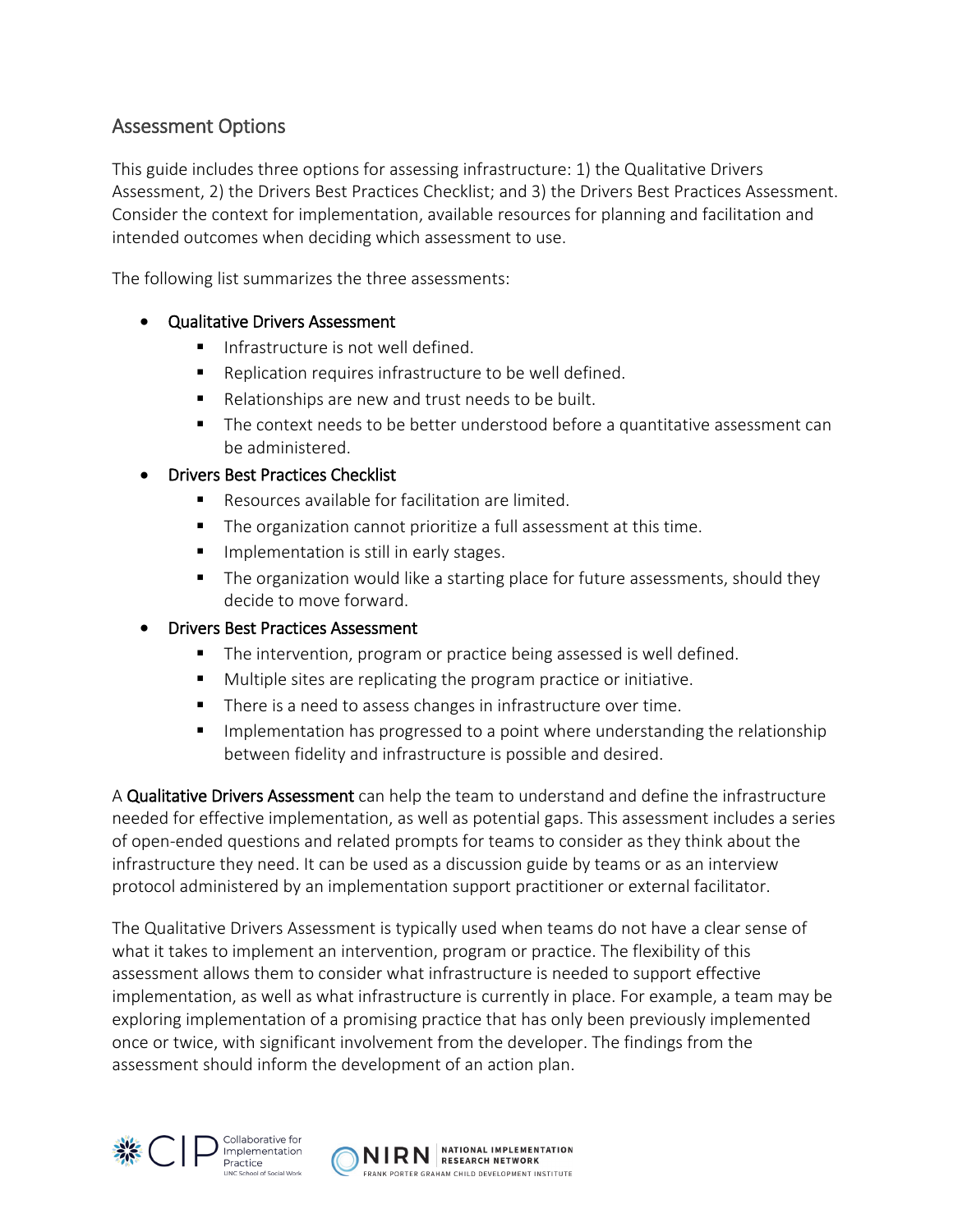The **Drivers Checklist** is a self-guided tool that enables teams to assess existing infrastructure. It can be used as an initial screening of infrastructure strengths and gaps and allows teams to develop a shared understanding of the infrastructure needed to support their program or practice. As the team works through the checklist items, conversations about whether or not the needed infrastructure is in place will give them some direction as they consider where to focus their efforts. For example, if the team's discussion uncovers a lack of training opportunities for staff who will carry out the intervention, program or practice, they might decide to put resources toward training. Teams may formalize these recommendations in an action plan.

Some teams may prefer to use the Drivers Best Practices Assessment, a quantitative assessment of implementation drivers that is administered by a skilled facilitator who is trained in and has experience with the assessment. The facilitator will guide the participants through the assessment process and ensure that the assessment is informed by diverse perspectives within the organization. An ideal facilitator has knowledge of implementation drivers and is skilled in administering the assessment. Previous administration data have indicated that the facilitator is essential in supporting the assessment's consensus scoring; scores have greater validity when determined through a facilitated conversation. Like the Drivers Best Practices Checklist, the results are used by teams to build an action plan to improve infrastructure.

The facilitated Drivers Best Practices Assessment is more extensive and time-consuming and will provide more complete and nuanced results. If the team chooses this approach, securing a facilitator is a critical first step. The facilitator will guide the team in preparing for the assessment and action planning after the assessment. For help with identifying a facilitator, contact the Collaborative on Implementation Practice.

## **What Principles and Competencies are Needed to Assess Implementation Infrastructure?**

Implementation support practitioners can play a pivotal role in ensuring both successful implementation and equitable outcomes by promoting a focus on infrastructure development early on. Common activities when engaging in infrastructure assessment may include facilitated discussion, the use of data to drive ongoing improvement and support for feedback loops that connect teams and leadership.<sup>[2](#page-6-1)</sup> Specific principles and competencies<sup>[3](#page-6-2)</sup> relevant to assessing implementation infrastructure are described below.





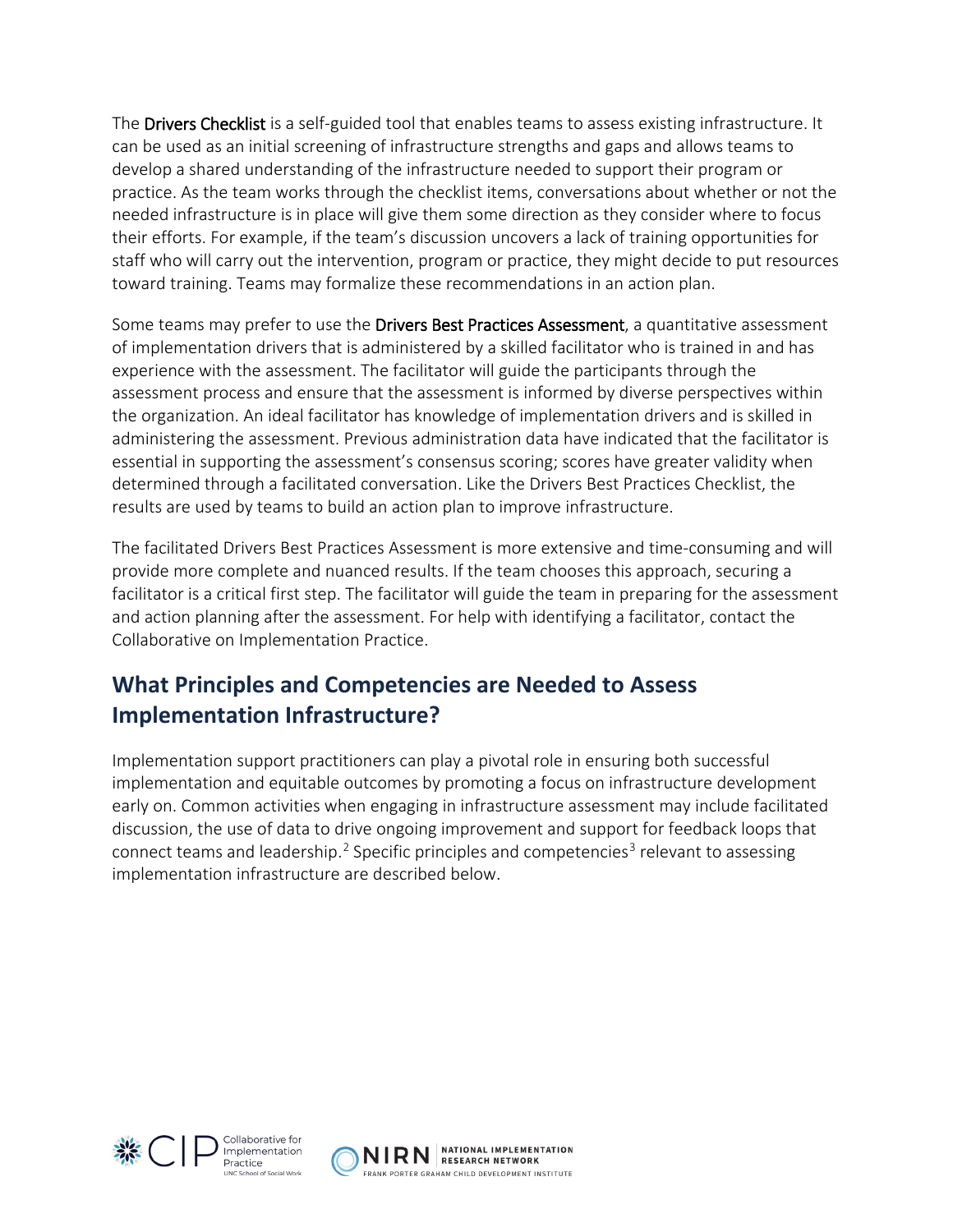### **Principles**

*Principles guide and underpin implementation support practitioners' work.* 

- Be empathetic: Approach infrastructure assessment with regard for all stakeholders as legitimate, respected and valuable contributors.
- Be curious: Ask questions and explore the multifaceted nature of systems.
- Advance equity: Integrate equity components into assessment.
- Use critical thinking: Explore assumptions and mental models.

### **Competencies**

*Competencies are the necessary knowledge, resources and skills for the implementation support practitioners' work.* 

- Understand context: Involve diverse stakeholders from throughout the system in the assessment process.
- Address power differentials: Use facilitation techniques to make power structures visible and protect all partners' voices.
- Co-design: Work with stakeholders to assess and plan for infrastructure.
- Grow and sustain relationships: Have difficult conversations with partners and be open to feedback.
- Facilitation: Ensure full participation of all relevant partners.
- Communication: Communicate assessment findings.

## **What Tools or Resources Are Available to Assess Infrastructure?**

Implementation support practitioners can use the following resources to assess implementation infrastructure:

- 1. The Qualitative Drivers Assessment: This assessment tool can be used to help define the infrastructure needed to implement an intervention, program or practice.
- 2. The Drivers Best Practices Checklist: This self-assessment tool can be used as an initial diagnostic or with grantees who want to complete a self-assessment before embarking on the full, facilitated assessment.
- 3. The Drivers Best Practices Assessment: This assessment tool can be used during any stage of implementation to assess the extent to which sites have the necessary infrastructure in place to use a specific program or practice.

Implementation support practitioners can also use the following supporting resources:

1. Drivers Best Practices Tip Sheets: These resources provide brief information and tips for installing and improving drivers best practices to support the development of staff competency and hospitable organizations and systems.